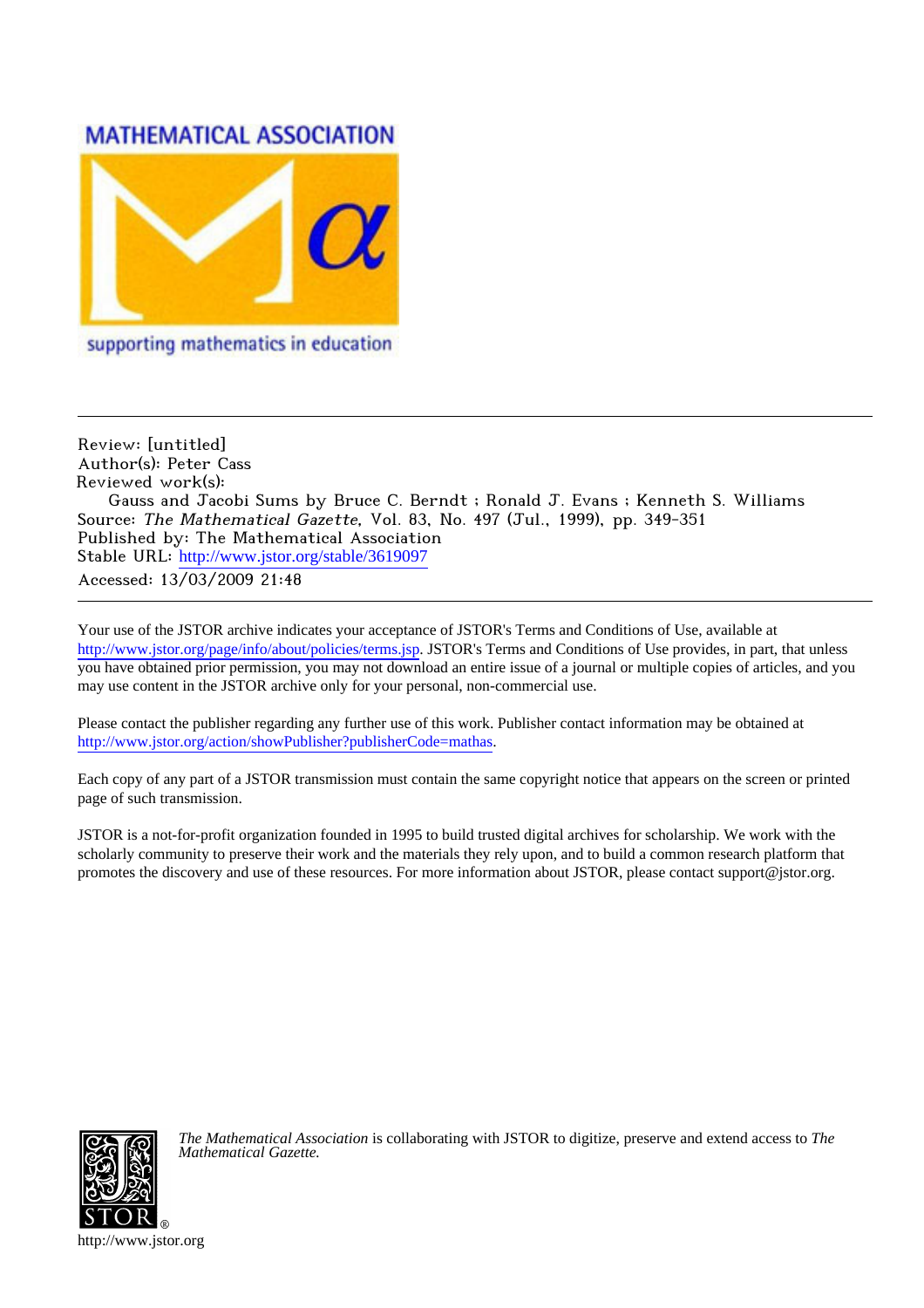## **REVIEWS 349**

**which the mathematically literate reader will recognise as valuable and worthwhile content. However, the text dodges the issue of what assistance needs to be given if students are to proceed from informal experience to formal, useable mathematical concepts and methods. There are no hints or comments for the student, and no indication as to what the teacher has to do for the approach to succeed. Thus potentially lovely material is presented in a methodological void.** 

**This is illustrated by the first few pages.** 

- **(a) The first section begins by trying to get students to understand intrinsic properties of a network - by using the informal idea of a 'bug's eye view'.**
- **(b) By the time we get to the third task, the student is expected 'devise a precise description of what it means for two countries [i.e. networks] to be "the same" as far as the insects are concerned'.**
- **(c) This is immediately followed by a sermon which includes the unhelpful words: 'Some Tasks are easy and some a very difficult'. There is no way for the student (or the teacher!) to know which are which, yet the sermon continues: 'so you should not expect to find a complete answer to every one. If a Task seems mysterious, it can help to discuss it with someone else. Occasionally you may skip a Task and come back to it later, but skipping a Task in the hope of finding the answers in the text will lead you nowhere.'**
- **(d) These words are immediately contradicted though not enough for the text to be effective. For the very next page contains an ex cathedra list of definitions including that of a graph (though not of graph isomorphism). It remains unclear how the student was expected to respond to the third task referred to in (b) (which presumed the student would formulate an abstract definition of a graph isomorphism without having even begun to imagine the need for an abstract definition of graph), or why a definition of graph is given, but not one of graph isomorphism.**

**I suspect the book will be widely used - not because it is a good book, but because the material is attractive and the style reflects a superficial philosophy which is currently fashionable. Anyone who would like to present this material in a way which emphasises student activity and experience will find this a useful reference: they can then make up their own minds. But if they are puzzled by what they find, it might help to know that they are not alone.** 

> **TONY GARDINER 77 Farquhar Road, Birmingham B15 2QP**

**Gauss and Jacobi sums, Bruce C. Bemdt, Ronald J. Evans, Kenneth S. Williams.**  Pp. 583. £45. 1998. ISBN 0 471 12807 4 (Wiley Interscience).

**This book is a sterling addition to mathematical literature. To my knowledge, no other work treats this material in such comprehensive detail. The book is of interest to workers in diverse areas of inquiry in mathematics and physics, as well as being germane to much current research. Twenty-eight research problems that arise directly from the subject matter are listed following the final chapter. Consistent care has been taken to arrange the exposition clearly, and the ordering of chapters and sequencing of ideas within them is felicitous. The book is beautifully laid out and a pleasure to read. Random sampling shows that one can easily pick up the thread of discussion on any topic in medias res; signal evidence of the praiseworthy clarity of the writing. The authors have succeeded in their stated aim of making the book user-friendly and of rendering 'classical theorems of Gauss, Jacobi, Eisenstein, and others accessible to beginning graduate students in mathematics and physics'.**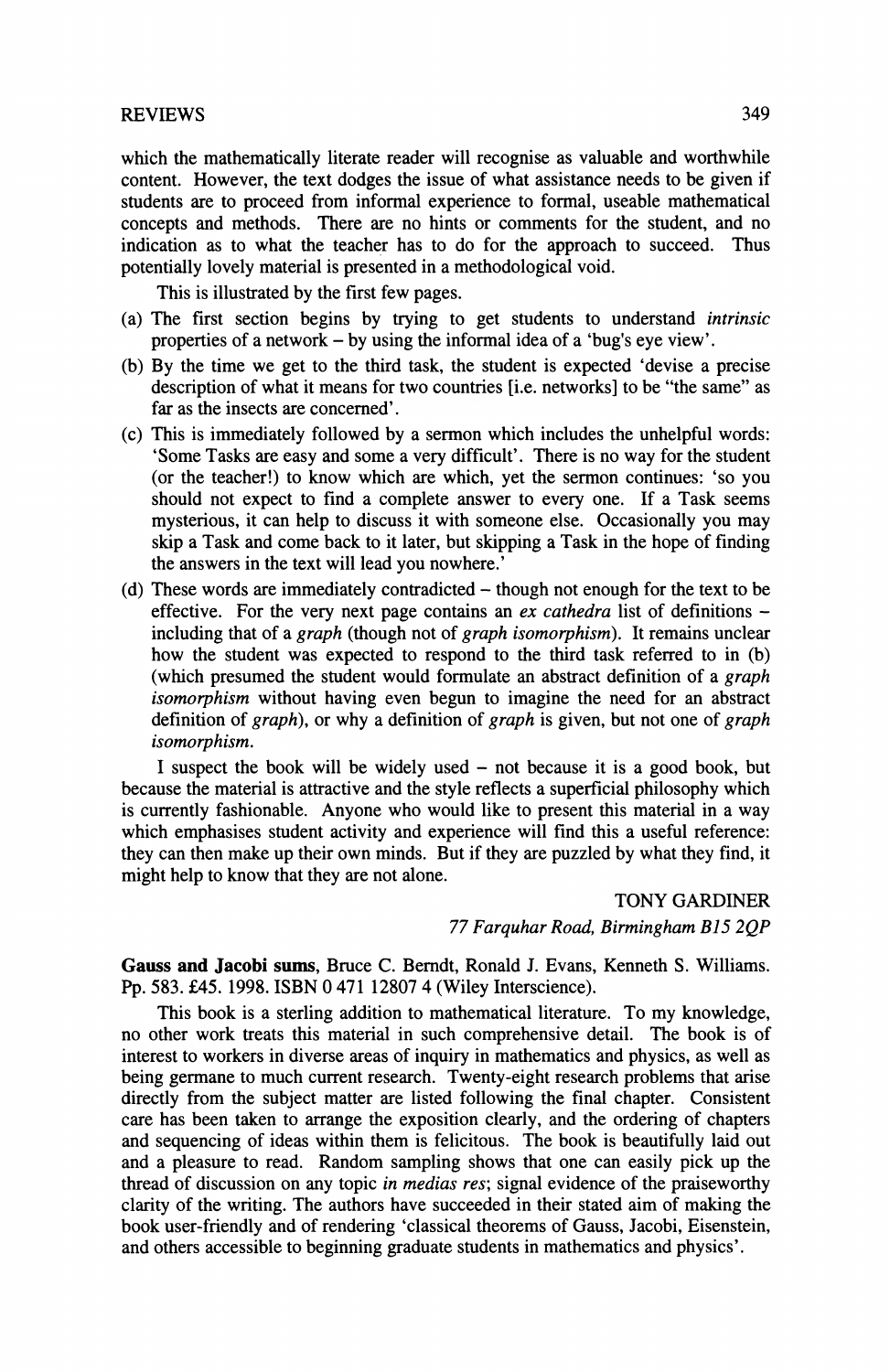**The background required for reading the book is surprisingly modest. One needs an appreciation of undergraduate modem algebra, including finite fields, and basic material in elementary and algebraic number theory, readily found in many standard texts. Some basic complex analysis is used in Section 1.2; some p-adic analysis in Sections 1.6, 9.3 and 11.2, though alternative arguments given in Section 1.6 avoid p-adic analysis. Many applications of Gauss and Jacobi sum evaluations are investigated; not only to number theory, as might expected, but also to physics and to such areas of mathematics as graph theory and combinatorics, operator theory, coding theory, cryptography, combinatorial designs, analysis and algebra.** 

**The preface explains that Gauss, in his Disquisitiones Arithmeticae of 1801, introduced the sum**  $g(m; k) = \sum_{n=0}^{k-1} e^{2\pi imn^2/k}$ **, which is now called a quadratic Gauss** sum. This sum is not easy to evaluate, even in the special case where  $m = 1$  and k is **an odd positive integer. Gauss was easily able to show that the sum has the value**   $\pm\sqrt{k}$  or  $\pm i\sqrt{k}$ , according as k has the form  $4u + 1$  or  $4u + 3$ , respectively, but **determining that the plus sign is always correct, took him another four years to establish. Subsequently, he was able to evaluate his quadratic sum for all positive integers k. Jacobi introduced the sum named after him in a letter to Gauss, dated 8 February 1827. Dirichlet, in his study of primes in arithmetic progressions, introduced the multiplicative character**  $\gamma$  **modulo k and the sum introduced multiplicative character**  $\chi$  **modulo k and the sum**  $G(\chi) = \sum_{n=0}^{k-1} \gamma(n) e^{2\pi i m n/k}$  which is now also called a Gauss sum.

**The first two chapters dealing with basic material on Gauss and Jacobi sums over finite fields are fundamental to the rest of the book. In the first chapter, after establishing a certain multiplicative property of Gauss sums, Gauss's proof of the law**  of quadratic reciprocity is given. Then Gauss's evaluation of  $g(1; k)$ , based on **properties of the so-called Gaussian polynomials, and Estermann's elegant evaluation of g (1, k), published in 1945, are presented. Section 1.5 contains an elementary**  determination of  $g(m; k)$ , with m and k coprime and  $k > 0$ , based on the results of **the preceding sections. This chapter typifies the lucidity of exposition found throughout.** 

**The a uthors give chapter summaries in their preface. A shortened version of these follows to indicate the contents of the later chapters.** 

Chapter 3: Values of Jacobi sums over  $F_p$  of orders 3, 4, 5, 6, 7, 8, 10, 12, 16, 20, and **24 are determined explicitly. They are, used often in later parts of the book.** 

**Chapter 4: Similar evaluations are made for Gauss sums of various orders.** 

**Chapter 5: The work of Chapter 4 is applied to the existence or non-existence of nth power residue-difference sets for some small values of n.** 

**Chapter 6: Properties of Jacobsthal sums are developed with applications to the**  distribution of quadratic residues modulo  $p$ , and to congruences for binomial **coefficients modulo p.** 

**Chapter 7: Gauss sums and cyclotomic numbers are applied to establish necessary and sufficient conditions for certain primes (especially 2 and 3) to be k-th power**  residues modulo a prime  $p = kf + 1$ , where  $k = 1, 3, 4, 5, 8$ , and 16.

**Chapter 8: Laws of cubic and quartic (biquadratic) reciprocity we taken up along with quartic, octic, and bioctic rational reciprocity laws that have a more recent history.** 

**Chapter 9: Congruences for binomial coefficients modulo p and the difficult**  problem of extending such congruences modulo  $p<sup>2</sup>$  are examined.

**Chapter 10: Properties of generalised Jacobi sums over finite fields are developed and used to determine the number N of solutions to certain diagonal equations over**